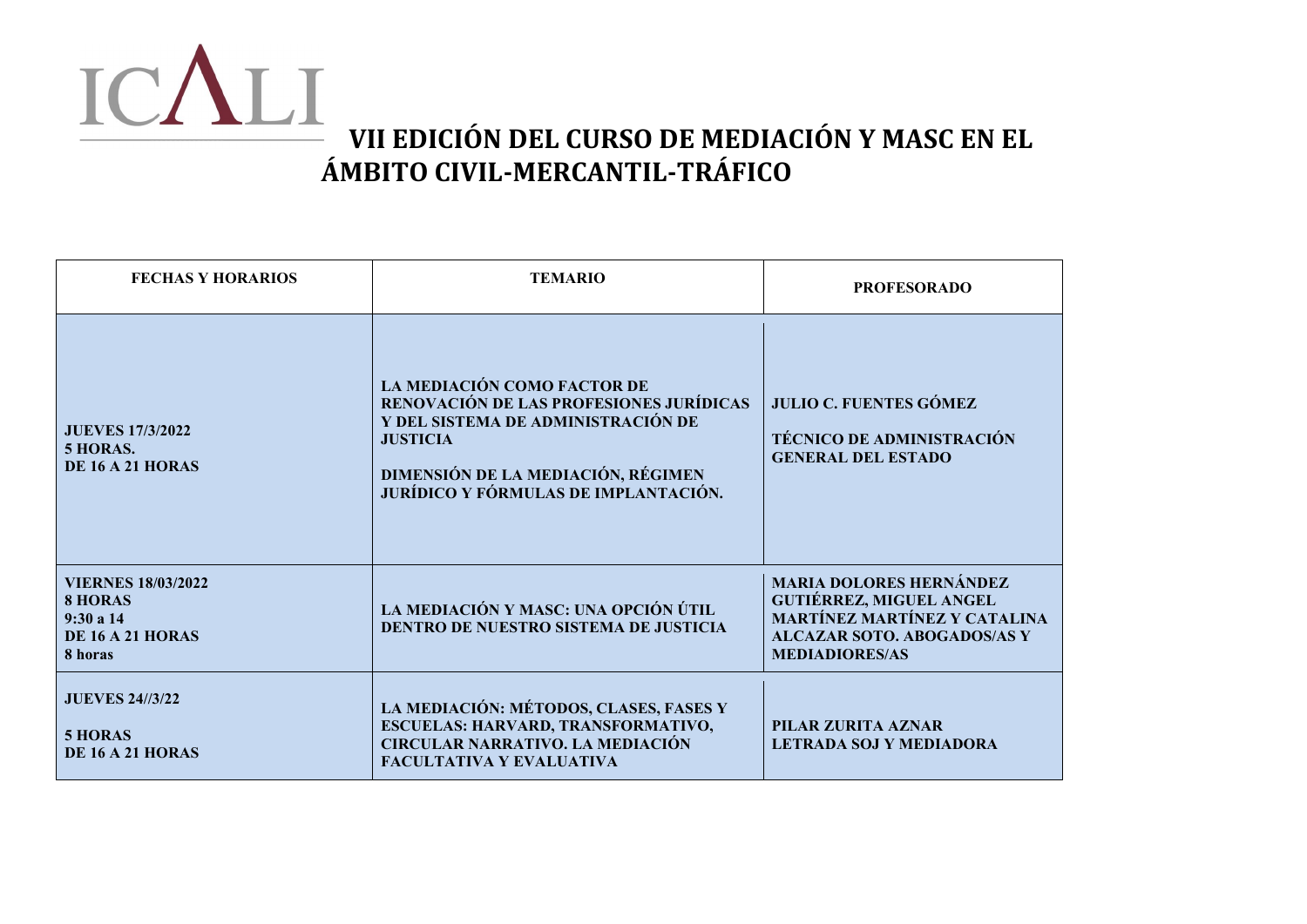

| <b>VIERNES 25/03/2022</b><br>5 HORAS<br><b>DE 16 A 21 HORAS</b> | LA RESPONSABILIDAD CIVIL DEL MEDIADOR:<br>REGULACIÓN LEGAL Y PLANTEAMIENTO<br><b>GENERAL</b>                                                                                                                                                                                                                    | <b>FERNANDO CANDELA MARTÍNEZ</b><br><b>DECANO ICALI Y PRESIDENTE DE</b><br><b>LA COMISION DE DEONTOLOGIA</b><br><b>CONSEJO DE LA ABOGACIA</b><br><b>ARTURO ALMANSA LOPEZ.</b><br><b>ABOGADO Y MIEMBRO</b><br><b>SUBCOMISION DE RESOLUCIÓN DE</b><br><b>CONFLICTOS Y MEDIACIÓN DEL</b><br><b>CONSEJO GENERAL DE LA</b><br>ABOGACIA ESPAÑOLA |
|-----------------------------------------------------------------|-----------------------------------------------------------------------------------------------------------------------------------------------------------------------------------------------------------------------------------------------------------------------------------------------------------------|--------------------------------------------------------------------------------------------------------------------------------------------------------------------------------------------------------------------------------------------------------------------------------------------------------------------------------------------|
| <b>JUEVES 31/03/2022</b><br>5 HORAS<br>DE 16 A 21 HORAS         | <b>TEORÍA DEL CONFLICTO:</b><br>-CONCEPTUALIZACIÓN<br>-TIPOLOGÍA<br>-EL CICLO DEL CONFLICTO Y SU MANEJO<br>-ACTITUDES ANTE EL CONFLICTO<br><b>CONFLICTO Y MEDIACIÓN:</b><br><b>-ESTILOS DE AFRONTAMIENTO</b><br>-GESTIÓN DEL CONFLICTO E INTERVENCIÓN<br>DE UN TERCERO EN LA RESOLUCIÓN DEL<br><b>CONFLICTO</b> | <b>CARMELO HERNÁNDEZ RAMOS</b><br>PSICÓLOGO Y MEDIADOR                                                                                                                                                                                                                                                                                     |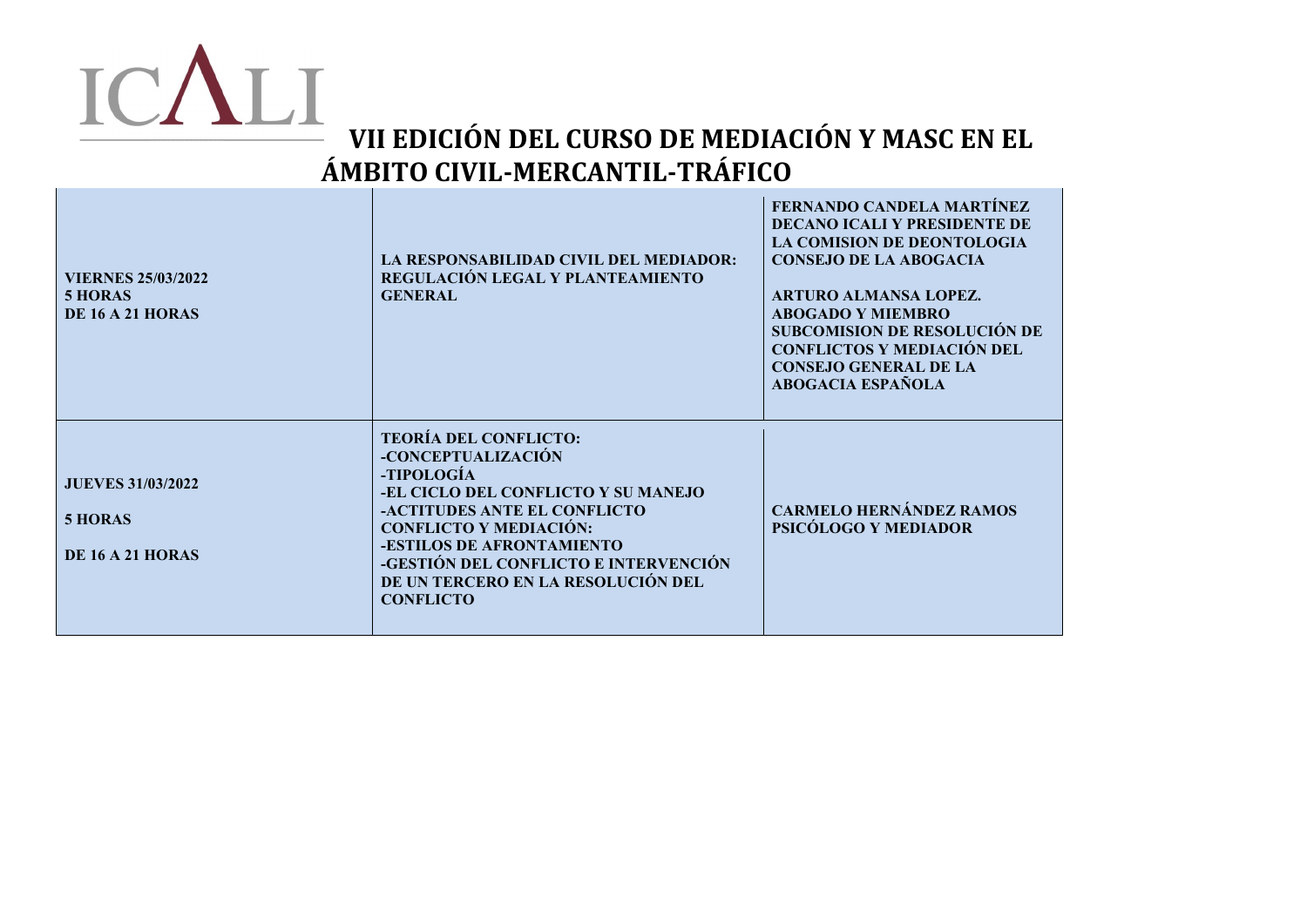

| <b>VIERNES 1/04/2022</b><br><b>JUEVES 07/04/2022</b><br><b>10 HORAS</b><br><b>DE 16 A 21 HORAS</b>     | <b>COMUNICACIÓN EFICIENTE Y EFICAZ</b>                 | <b>MARIA DOLORES HERNÁNDEZ</b><br><b>GUTIÉRREZ. ABOGADA Y</b><br><b>MEDIADORA Y ENCARNACIÓN</b><br><b>LEAL. ABOGADA Y MEDIADORA</b> |
|--------------------------------------------------------------------------------------------------------|--------------------------------------------------------|-------------------------------------------------------------------------------------------------------------------------------------|
| <b>VIERNES 08/04/2022</b><br>5 HORAS<br>DE 16 A 21 HORAS                                               | <b>NEGOCIACION</b>                                     | <b>AMPARO QUINTANA</b><br><b>ABOGADA Y MEDIADORA</b>                                                                                |
| <b>JUEVES 21/04/2022</b><br><b>VIERNES 22/04/2022</b><br>5 HORAS<br><b>DE 16 A 21 HORAS</b>            | <b>HERRAMIENTAS DE MEDIACIÓN</b>                       | <b>ALBERTO DIEZ VEZA</b><br>PRESIDENTE SECCIÓN MEDIACIÓN<br>ANA GARCIA MARTÍNEZ<br><b>ABOGADA Y MEDIADORA</b>                       |
| <b>MIERCOLES 04/05/2022</b><br><b>VIERNES 06/05/2022</b><br><b>10 HORAS</b><br><b>DE 16 A 21 HORAS</b> | ROLE PLAYING: PRACTICANDO LA MEDIACIÓN<br><b>CIVIL</b> | <b>ANA VALLS RIUS</b><br><b>ABOGADA Y MEDIADORA</b>                                                                                 |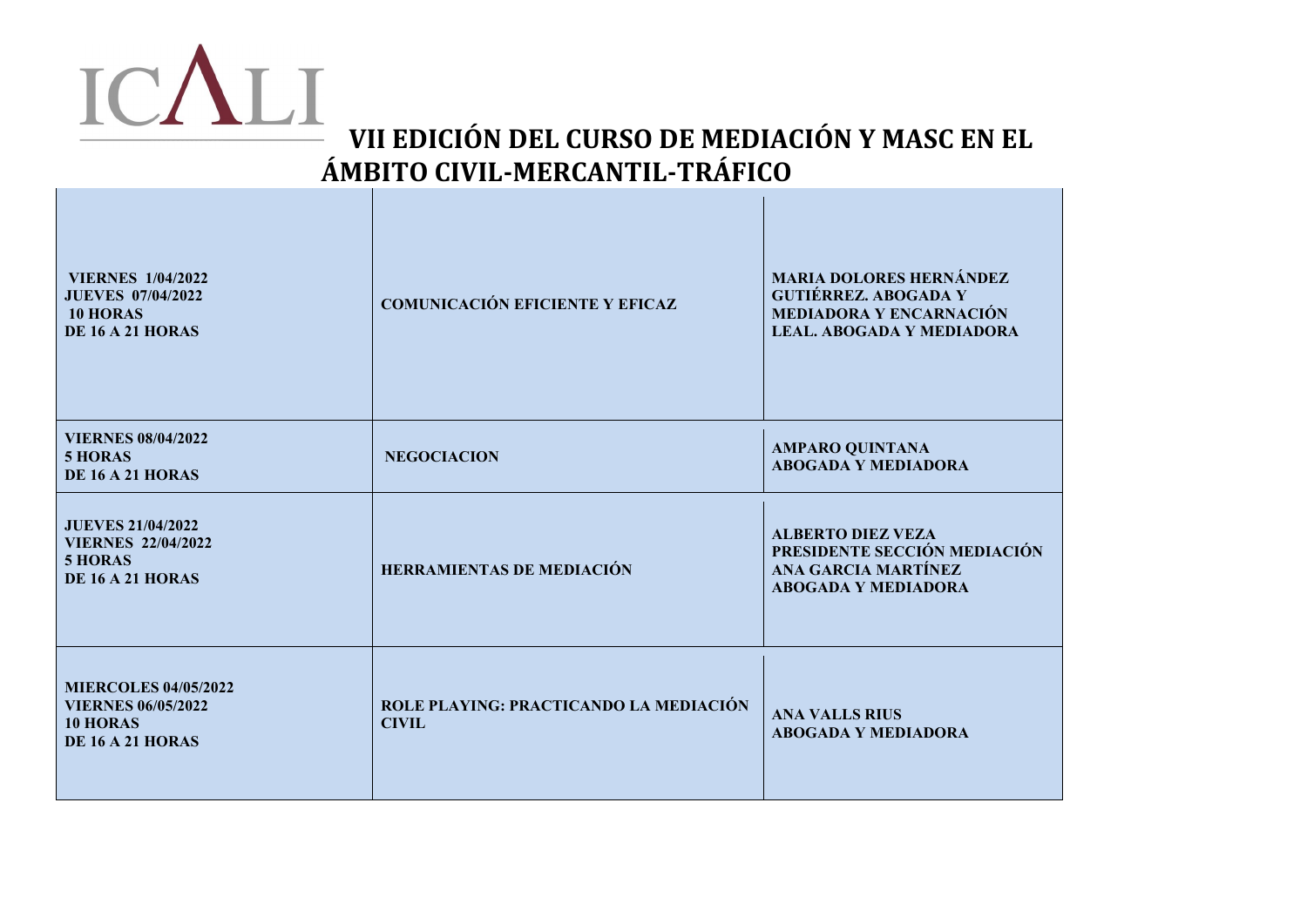

| <b>JUEVES 12/05/2022</b><br>5 HORAS<br>DE 16 A 21 HORAS          | LA MEDIACIÓN CIVIL: ASPECTOS PRACTICOS:<br><b>CONTRATOS CIVIL</b>                                  | <b>NURIA CALVO BOIZAS</b><br><b>GLORIA CALDERON DUQUE</b><br>PROCURADORAS/MEDIADORAS                                                                                      |
|------------------------------------------------------------------|----------------------------------------------------------------------------------------------------|---------------------------------------------------------------------------------------------------------------------------------------------------------------------------|
| <b>VIERNES 13/05/2022</b><br>5 HORAS<br>DE 16 A 21 HORAS         | ANÁLISIS DE LA PRÁCTICA DE LA MEDIACIÓN A<br>TRAVÉS DE UN SUPUESTO MEDIADO: ROLE<br><b>PLAYING</b> | JULIA FALCÓ SANTOS. ABOGADA,<br><b>MEDIADORA Y PRESIDENTA DE LA</b><br><b>SECCION DE DERECHO DE FAMILIA</b><br>DEL ICALL                                                  |
| <b>JUEVES 19/05/2022</b><br><b>5 HORAS</b><br>DE 16 A 21 HORAS   | LA PRÁCTICA DE LA MEDIACIÓN CIVIL: ROLE<br>PLAYING DE PROPIEDAD HORIZONTAL                         | M <sup>a</sup> DOLORES DELGADO DE MOLINA.<br><b>ABOGADA Y MEDIADORA</b><br><b>MIGUEL ANGEL MARTÍNEZ</b><br><b>MARTÍNEZ. ABOGADO Y MEDIADOR</b>                            |
| <b>VIERNES 20/05/2022</b><br>5 HORAS<br><b>DE 16 A 21 HORAS.</b> | <b>LA PRÁCTICA MERCANTIL</b><br>LA MEDIACIÓN MERCANTIL: UNA VISIÓN<br><b>CRITICA.</b>              | NURIA FERNÁNDEZ PÉREZ.<br><b>CATEDRÁTICA DE DERECHO</b><br><b>MERCANTIL UA</b><br>ANDRES SEVILA CASTELLÓ.<br><b>SECRETARIO GENERAL DE LA</b><br><b>CÁMARA DE COMERCIO</b> |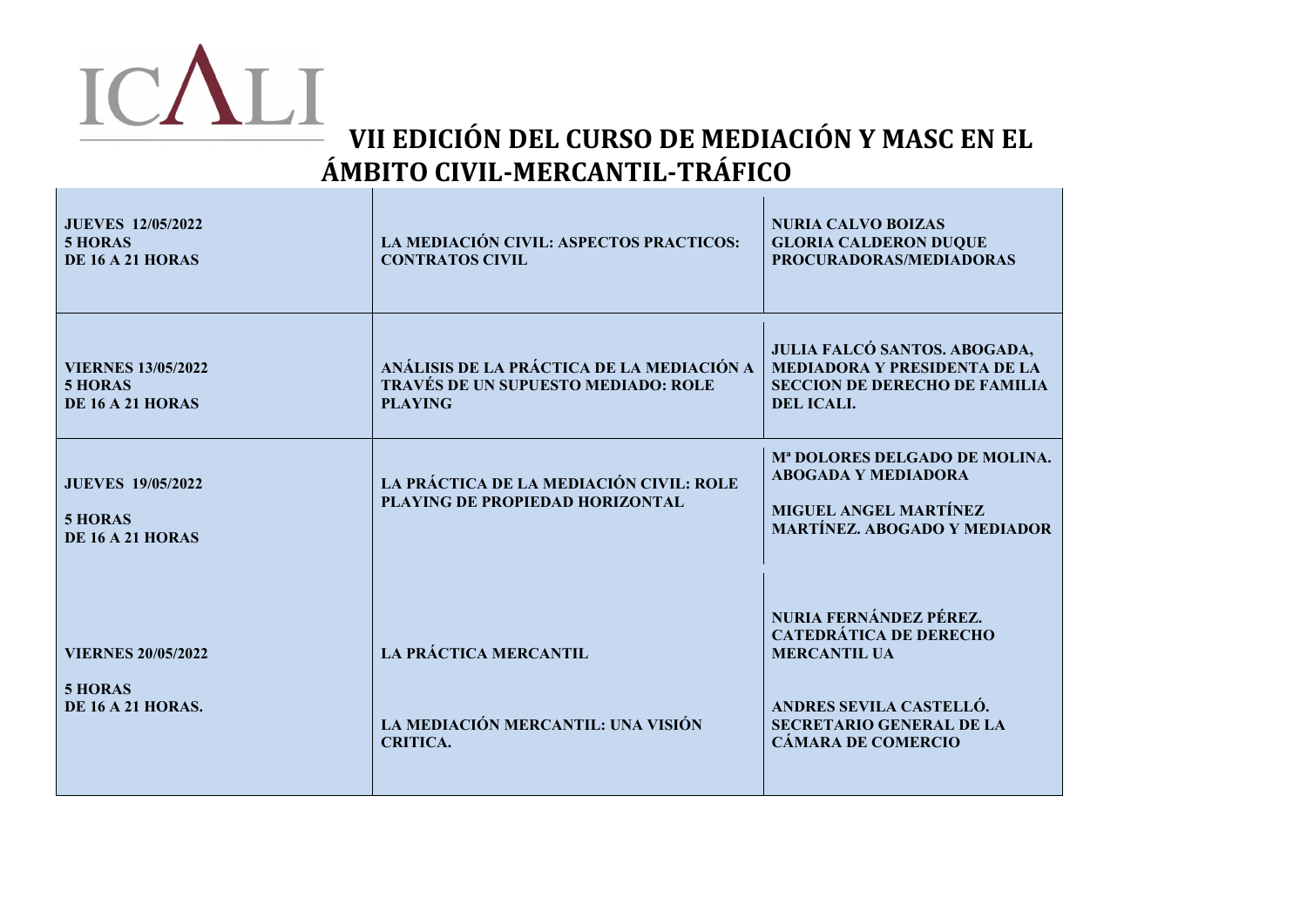

| <b>JUEVES 26/05/2022</b><br>5 HORAS  | EL ACUERDO EXTRAJUDICIAL, EL CONCURSO<br>CONSECUTIVE, EXONERACIÓN DEL PASIVO<br><b>INSATISFECHO Y EL PLAN DE PAGOS. - CASOS</b><br><b>PRÁCTICOS</b>                                                                                      | <b>EDUARDO GÓMEZ SOLER.</b><br><b>ABOGADO Y MEDIADOR. SECCIÓN</b><br><b>CONCURSAL ICALI.</b><br>M <sup>a</sup> DOLORES RAMOS CALVO.<br>ABOGADA Y MEDIADORA.<br>PROFESORA. SECCIÓN CONCURSAL<br><b>ICALI.</b> |
|--------------------------------------|------------------------------------------------------------------------------------------------------------------------------------------------------------------------------------------------------------------------------------------|--------------------------------------------------------------------------------------------------------------------------------------------------------------------------------------------------------------|
| <b>VIERNES 27/05/2022</b><br>5 HORAS | <b>DESARROLLO DEL PROCEDIMIENTO DE</b><br><b>MEDIACIÓN EN UN CONFLICTO DE</b><br><b>NATURALEZA CIVIL. ESTRUCTURA Y POSIBLES</b><br><b>FASES, OBJETIVOS A ALCANZAR Y LABOR DE</b><br>LA PERSONA MEDIADORA QUE PERMITE<br><b>LOGRARLOS</b> | <b>VERÓNICA LÓPEZ YAGÜES.</b><br><b>MEDIADORA. PROFESORA UA</b>                                                                                                                                              |
|                                      | <b>ROLE PLAYING DE PRACTICAS GRABADAS CON</b><br><b>LOS PARTIPANTES DEL CURSO</b>                                                                                                                                                        | ORGANIZACIÓN DEL CURSO                                                                                                                                                                                       |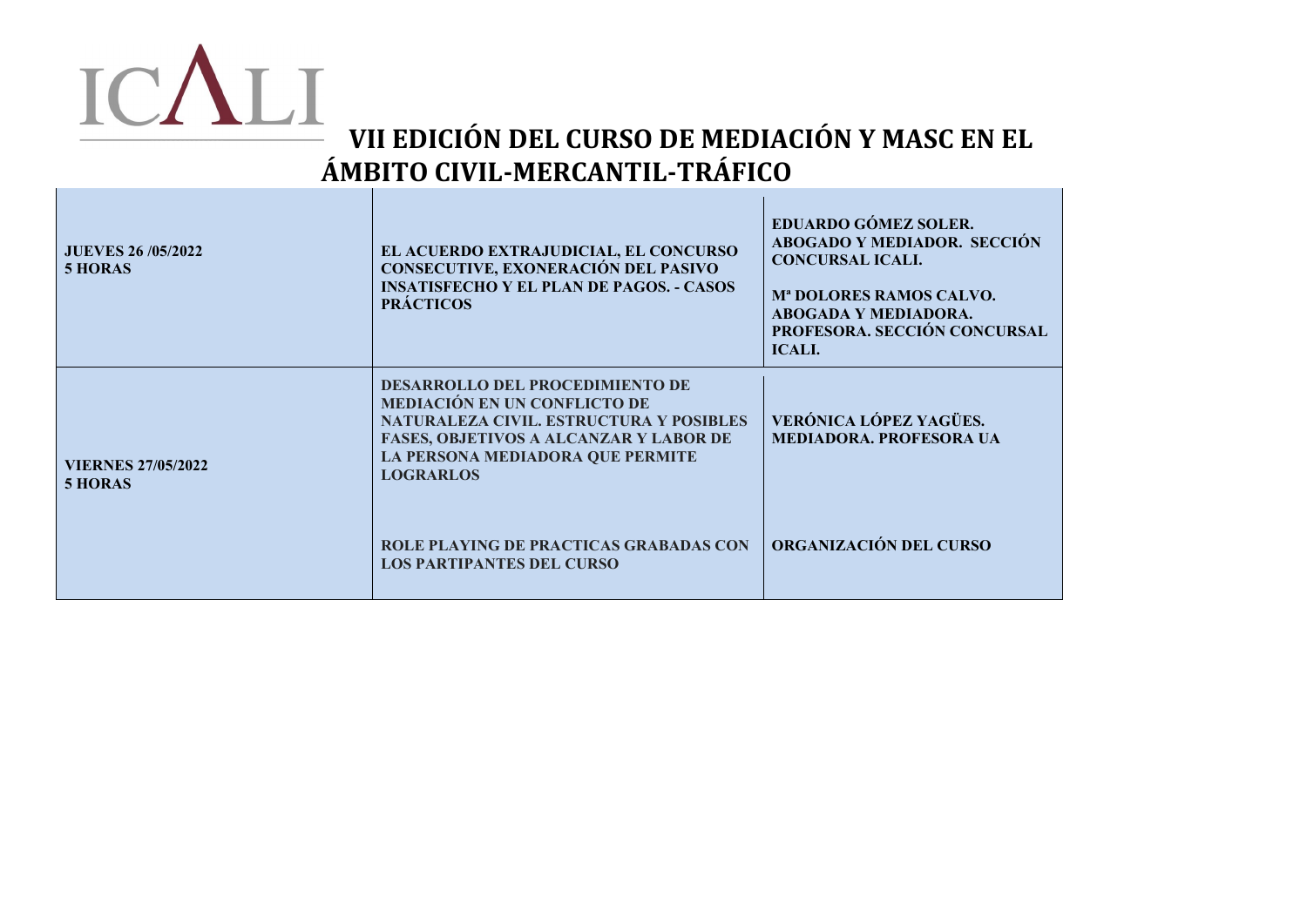

| <b>JUEVES 02/06/2022</b><br>5 HORAS<br><b>DE 16 A 21 HORAS</b> | <b>CONSIDERACIONES LEY 35/15 Y RECLAMACIÓN</b><br><b>PREVIA</b><br>NUEVA REGULACIÓN DE LOS ACCIDENTES DE<br>TRÁFICO, DETERMINACIÓN DE LOS ASUNTOS<br><b>CIVILES Y PENALES</b> | JOSÉ LLEDÓ BOSCH. ABOGADO Y<br>PRESIDENTE SECCIÓN ABOGADOS<br><b>ESPECIALISTAS EN DERECHO DE</b><br><b>CIRCULACIÓN, RESPONSABILIDAD</b><br><b>CIVIL Y SEGUROS</b><br><b>JUAN CARLOS CERÓN. PRESIDENTE</b><br>DE LA AUDIENCIA PROVINCIAL.<br><b>MAGISTRADO</b> |
|----------------------------------------------------------------|-------------------------------------------------------------------------------------------------------------------------------------------------------------------------------|---------------------------------------------------------------------------------------------------------------------------------------------------------------------------------------------------------------------------------------------------------------|
| <b>VIERNES 0 3/6/2022</b><br>5 HORAS<br>DE 16 A 21 HORAS       | <b>ASPECTOS MÉDICO FORENSES DE LOS</b><br><b>ACCIDENTES DE TRÁFICO</b>                                                                                                        | <b>FERNANDO RODES</b><br><b>MEDICO FORENSE Y PROFESOR DE</b><br><b>LA UA</b>                                                                                                                                                                                  |
| <b>JUEVES 09/06/2022</b><br>5 HORAS<br>DE 16 A 21 HORAS        | APLICACIÓN PRACTICA DE LA MEDIACIÓN EN<br><b>TRÁFICO: ROLE PLAYING</b>                                                                                                        | <b>CATALINA ALCAZAR SOTO.</b><br><b>ABOGADA Y MEDIADORA</b><br><b>JOSE LOBREGAD ESPUCH</b><br><b>ABOGADO Y MEDIADOR</b><br>ENCARNACIÓN MARTINEZ<br><b>TORTILLOL. ABOGADA Y</b><br><b>MEDIADORA.</b>                                                           |